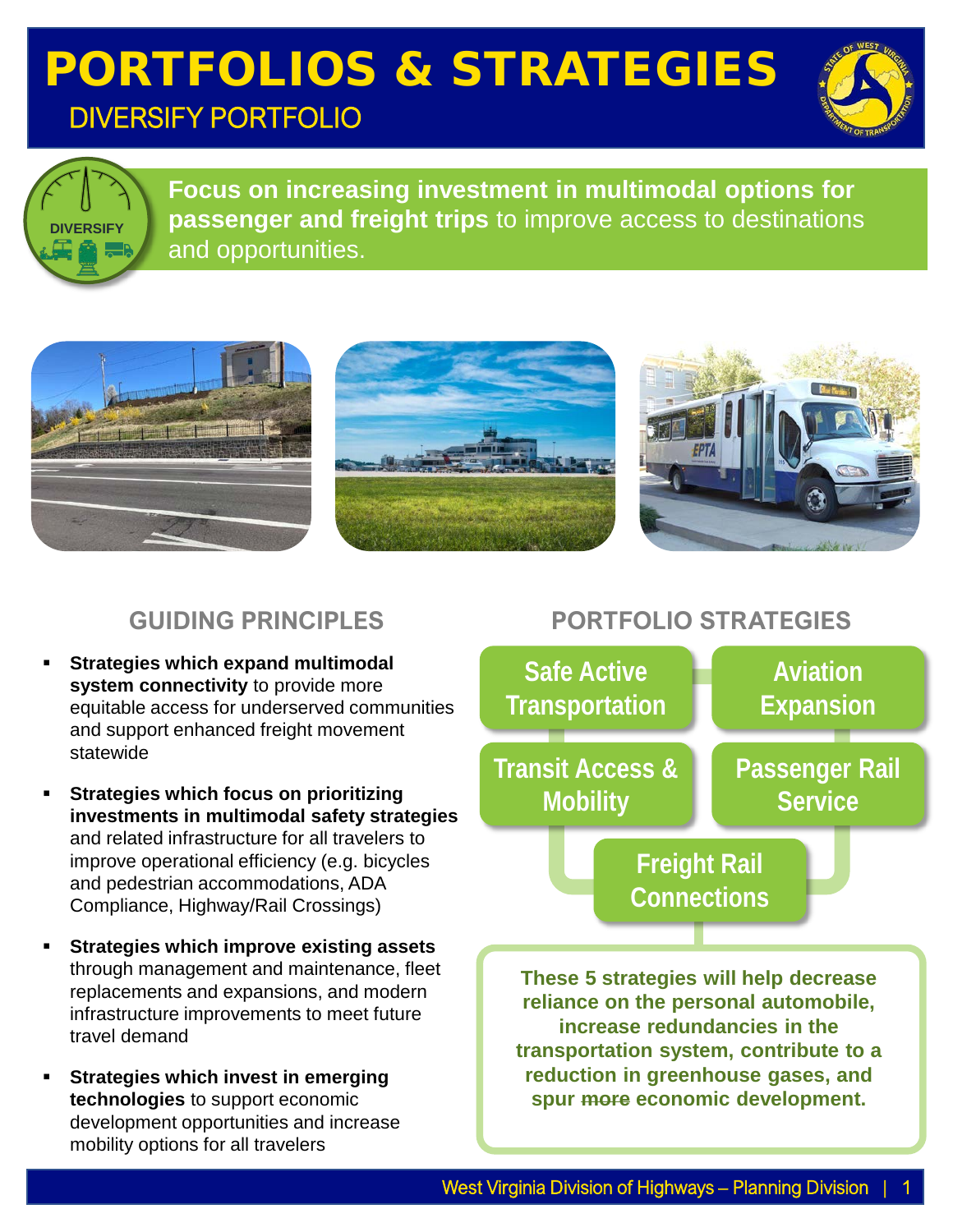# PORTFOLIOS & STRATEGIES

### DIVERSIFY STRATEGIES



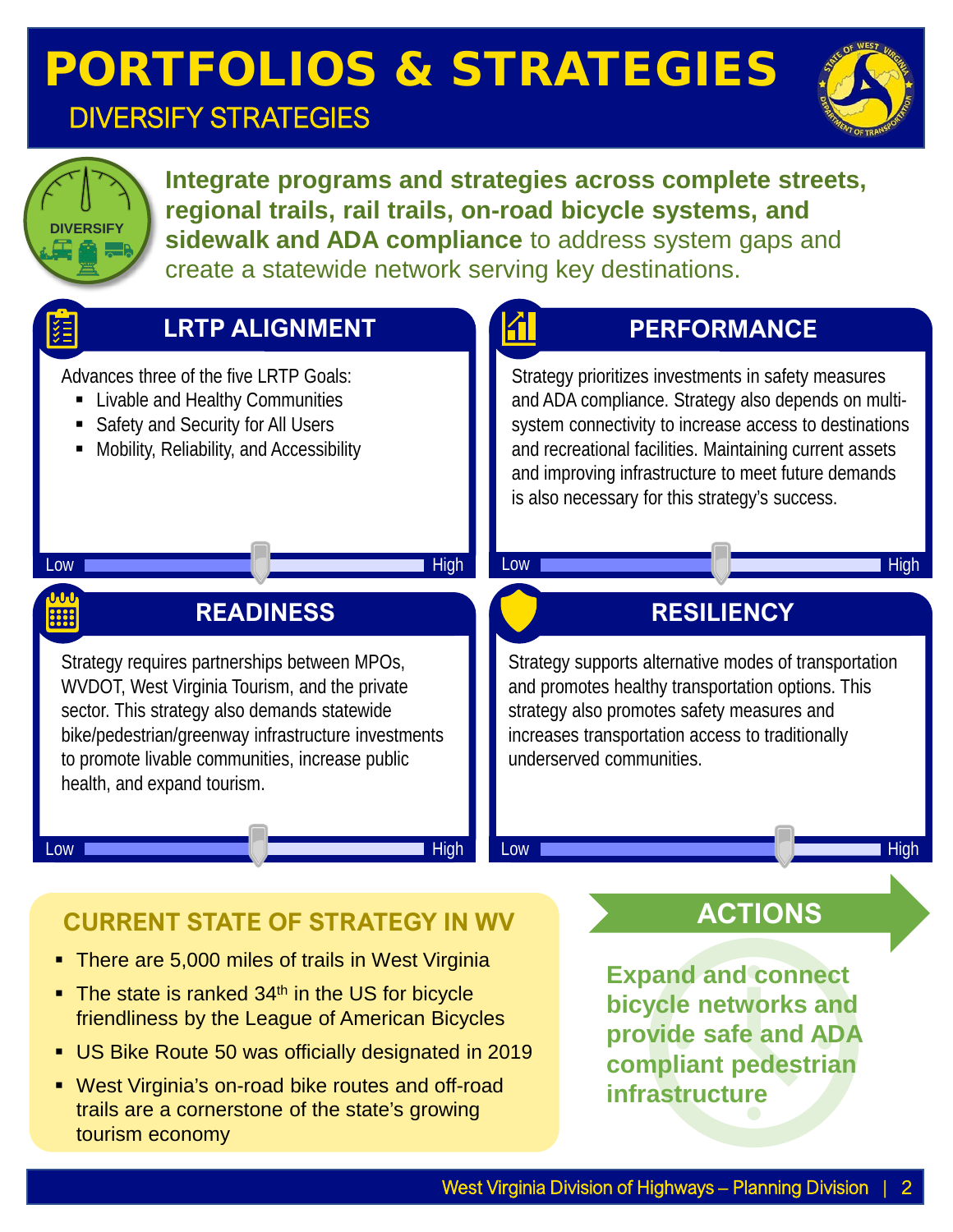### PORTFOLIOS & STRATEGIES DIVERSIFY STRATEGIES



**Modernize and market commercial service airports and improve access** to support new service and expand opportunities for general aviation through capacity and safety improvements and testing and expansion of facilities for unmanned aerial systems.



#### **CURRENT STATE OF STRATEGY IN WV**

- **There are 34 public-use airports in West Virginia,** including 7 commercial airports that connect the state to regional and national markets
- There were 417,925 passenger boarding's in 2019
- The WV Aviation Economic Impact Study is quantifying the impact of aviation on the state's economy and strategies to expand aviation's role

**Strengthen partnerships, enhance multimodal connections to airports,** 

**and promote unmanned** 

**aerial systems**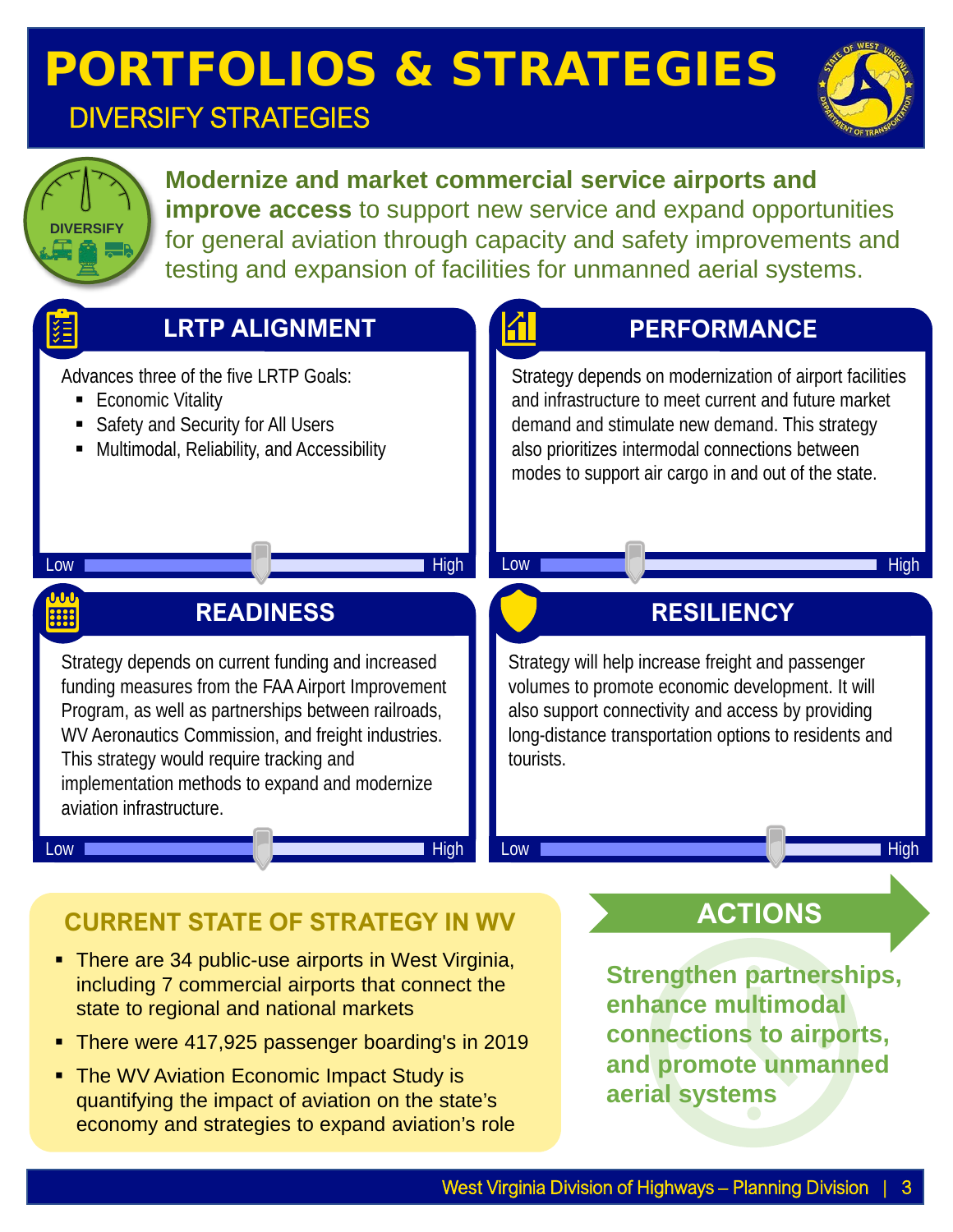# PORTFOLIOS & STRATEGIES

### DIVERSIFY STRATEGIES





**Ensure assets remain in working condition, improve passenger facilities and rider safety, and expand service and implement new service types** (including flexible systems, mobility-as-a-service provider coordination, paratransit, and intercity services).



- **CURRENT STATE OF STRATEGY IN WV**
- In 2019, there were 7.2 million transit passenger trips, 800,000 revenue hours of service, and 12.5 million revenue miles of service in West Virginia
- There are 404 transit vehicles operating in the state
- Public transit serves 37 of 55 counties

**ACTIONS**

**Conduct new planning activities to identify critical service needs, and maintain transit fleets and facilities in a state of good repair**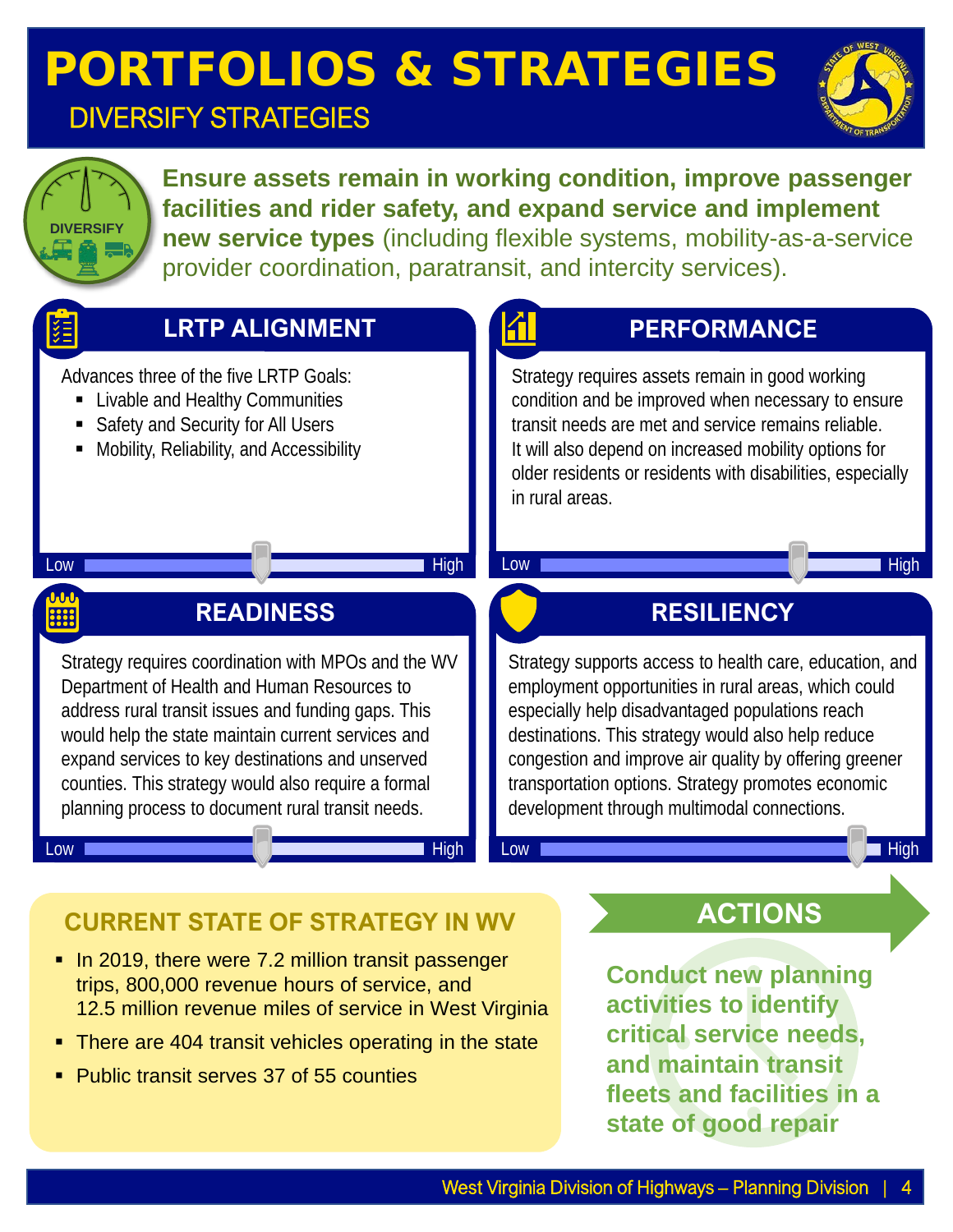### PORTFOLIOS & STRATEGIES DIVERSIFY STRATEGIES





**Enhance passenger rail service and reliability**, improve access to key destinations, and integrate service with other transportation modes, including local transit service.



**passenger facilities**